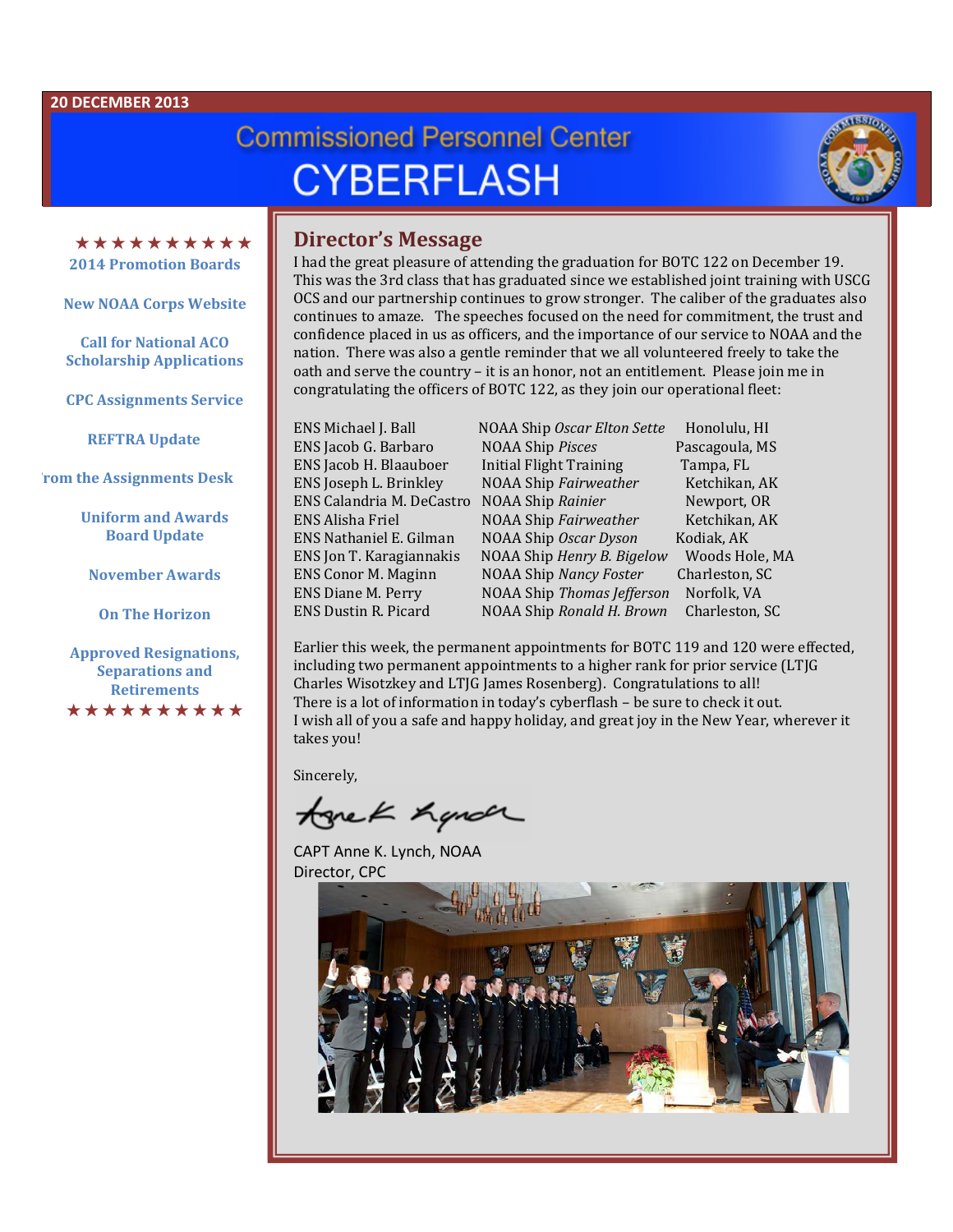# **2014 Promotion Boards**

CPC is pleased to announce the Director, NOAA Corps the 2014 Officer Career Management Plan [\(OCMP\)](http://www.corpscpc.noaa.gov/pdf/fy2014_officer_mgmt_plan.pdf), which has been posted on the CPC website. Officers are encouraged to review their online OPF and Medical Record to ensure that requirements for promotion are complete and accurate.

For further guidance on ["How To: Prepare for Promotion",](http://www.corpscpc.noaa.gov/procedures/pdf/prepare_for_promotions.pdf) which includes best practices, basic steps and checklists for the promotion process. Officers are reminded that the state of *your OPF is your responsibility*. The deadlines for OPF submissions are:

OERs - 28 February 2014 OPF Online and Medical Documentation - 15 March 2014

If you have questions pertaining to your OPF, please contact LT Wendy Lewis at 301-713-7712 or [wendy.lewis@noaa.gov,](mailto:wendy.lewis@noaa.gov) questions pertaining to your OERs, LCDR Nicole Lambert, 301-713-7736 or [nickie.lambert@noaa.gov](mailto:nickie.lambert@noaa.gov) and questions about your Medical Qualifications, CDR Hobson-Powell directly at 301-713-7718 or via email [elizabeth.hobson-powell@noaa.gov.](mailto:elizabeth.hobson-powell@noaa.gov)

# **New NOAA Corps Website**

CPC is in the process of renewing the NOAA Corps website, and we are in need of photos from the field. We are looking to incorporate as many photos as possible including: operational, social NOAA Corps gatherings, historical, and all photos celebrating the awesome nature of being in the NOAA Corps. All photo submission will be archived on the OMAO servers with captions and credits. Please send photos, with descriptions, captions and credits to LCDR [Sarah.Dunsford@noaa.gov](mailto:Sarah.Dunsford@noaa.gov) The deadline for this round of submissions is 17 January 2014 and the revise website will be posted early in the new year.

## **REFTRA Update**

Tentative dates for Spring REFTRA 76 at the NOAA Corps Officer Training Center at the USCG Academy in New London, CT are March 2 -22 (with the 2nd and 22nd being travel days). Officers in need of REFTRA are listed below. Additional information regarding this training will be available in the coming weeks. If you have questions regarding REFTRA attendance, or if you feel your name should be on this list, please contact LCDR Goeller at [assignmentbranch.cpc@noaa.gov.](mailto:assignmentbranch.cpc@noaa.gov) If you have questions about the training curriculum or logistics, please contact [cpc.training@noaa.gov.](mailto:cpc.training@noaa.gov)

#### **Officers for Spring REFTRA 76:**

CAPT Mike Hopkins CDR Edward Van Den Ameele CDR Brian Parker LCDR Bill Mowitt LCDR Colin Little LCDR Amanda Goeller LCDR Brianna Welton LCDR Brent Pounds LCDR Nicole Manning LT Adrienne Hopper LT Jasmine Cousins LT Faith Knighton LTJG Adam Pfundt LTJG Larry Thomas

Now standardized, future REFTRA dates at the NOAA Corps Officer Training Center at the USCG Academy in New London, CT are anticipated as follows:<br>Fall REFTRA 77 October 2014 REFTRA 77 October 2014 Spring REFTRA 78 March 2015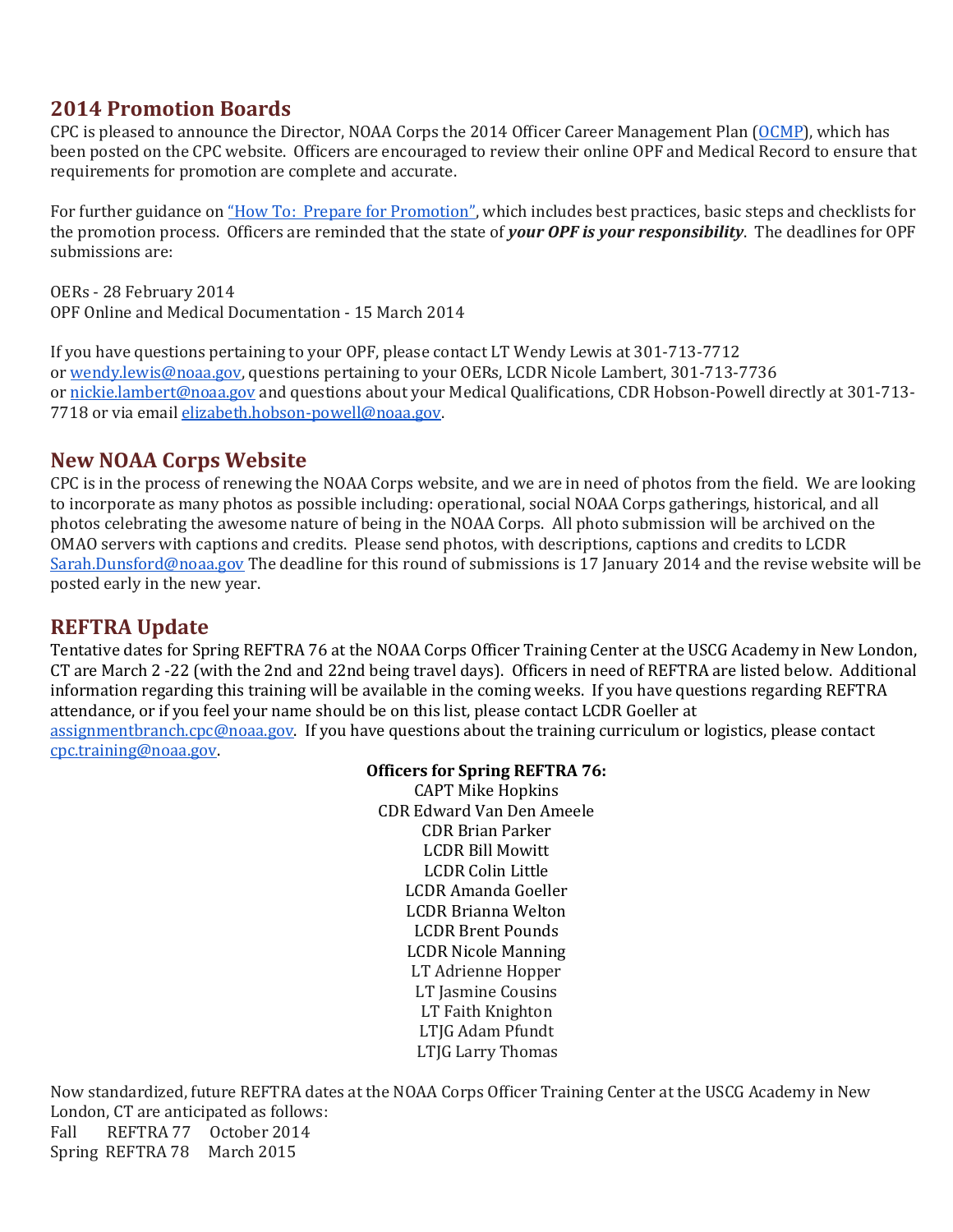Fall REFTRA 79 October 2015<br>Spring REFTRA 80 March 2016 Spring REFTRA 80

## **CPC Assignments Service**

Please remember that CPC personnel are available to provide guidance on personnel issues, professional development, and career advice. As Chief, Officer Assignments Branch, LCDR Amanda Goeller is available to discuss the assignment process, available billets, and provide insight on timing and other factors involved in assignment decisions. CPC's role is to facilitate and manage the assignment process, explore options, and make recommendations to OAB members and NOAA Corps leadership that best balance the needs of the Service, programs, and the individual officer. It is important to remember that CPC personnel are non-voting members of the Assignment Board. Line Office Liaison Officers are voting member and therefore play a major role in the assignment process, whether it be on the Officer Assignment Board or making recommendations of assignments for O-3 and below. For O3 and below assignments most interactions are through the Technical Liaison Officer. The most recent Liaison Officer list can be found at <http://www.corpscpc.noaa.gov/careermgmt/pdf/LiasonList.pdf>. Inquiries for future assignments should involve dialogue between the billet's rating chain, Line Office Liaison Officer, and Chief, Officer Assignments Branch. Feel free to contact LCDR Goeller [\(AssignmentBranch.CPC@noaa.gov\)](mailto:AssignmentBranch.CPC@noaa.gov) for more information on the assignment process.

## **From the Assignments Desk**

Are you looking for a rewarding, highly visible, fast paced land assignment shaping the future of the NOAA Corps in the summer of 2015? If so, you should consider the Assistant Chief and/or Operations Officer assignment at NOAA Corps Officer Training Center (NCOTC) located at USCG Academy in New London, CT.

CPC Billet 0507 – Asst. School Chief, NOAA Corps Officer Training Center; New London, CT

Billet 0507 is an O3 billet with CPC at the Coast Guard Academy. This billet puts you at the forefront of the NOAA Corps officer training and development program. You will be responsible for instilling the NOAA Corps core values of HONOR, RESPECT and COMMITMENT into the new accessions of the NOAA Corps as a platoon officer. You will direct, coach and mentor both NOAA Corps and Coast Guard officer candidates. You will be working alongside Coast Guard Officer Candidate School staff officers in an integrated training environment. The opportunity to train new BOTC and CG OCS students in the barracks, classroom and during underway periods will also be charged to you. You will work closely with the Chief, NCOTC with regards to budgeting, purchasing, curriculum development and alternative training opportunities. This is a challenging and highly visible billet and you will be acting as ambassador for the NOAA Corps at the Coast Guard's service academy.

#### CPC Billet 0509 – Operations Officer, NOAA Corps Officer Training Center; New London, CT

Billet 0509 is an O2 billet with CPC at the Coast Guard Academy. This billet also puts you at the forefront of the NOAA Corps officer training and development. The opportunity to train and develop new NOAA Corps and Coast Guard officers into smartly disciplined, mentally ready, and basically trained officers will occur daily in the barracks, classroom and/or underway. As the NCOTC Operations Officer you will have many responsibilities that are integral to the smooth operations at NCOTC. You will be the master scheduler, planning officer, assistant platoon officer, and instructor. Like the Chief and Assistant Chief, NCOTC you will set the example and be an ambassador for the NOAA Corps at the Coast Guard's service academy.

Both of these billets are tremendous opportunities for a high performing NOAA Corps junior officer. If you are interested in learning more about these billets and want to observe the training environment during an integrated USCG-NOAA indoctrination week (Jan. 12-18, 2014 or Aug. 10-16, 2014), please contact the Chief, NCOTC, Commander John Caskey at 860-701-6630 or [john.caskey@noaa.gov.](mailto:john.caskey@noaa.gov)

#### **Command Advisory Working Group: CO and XO assignments**

The CAWG will meet late January/early February to make recommendations for Command and Executive Officer assignments. All officers being considered should have received a separate email. If you did not receive an email and feel you should be considered, please contact LCDR Amanda Goeller at [assignmentbranch.cpc@noaa.gov](mailto:assignmentbranch.cpc@noaa.gov) Assignment preferences need to be updated by January 10, 2013.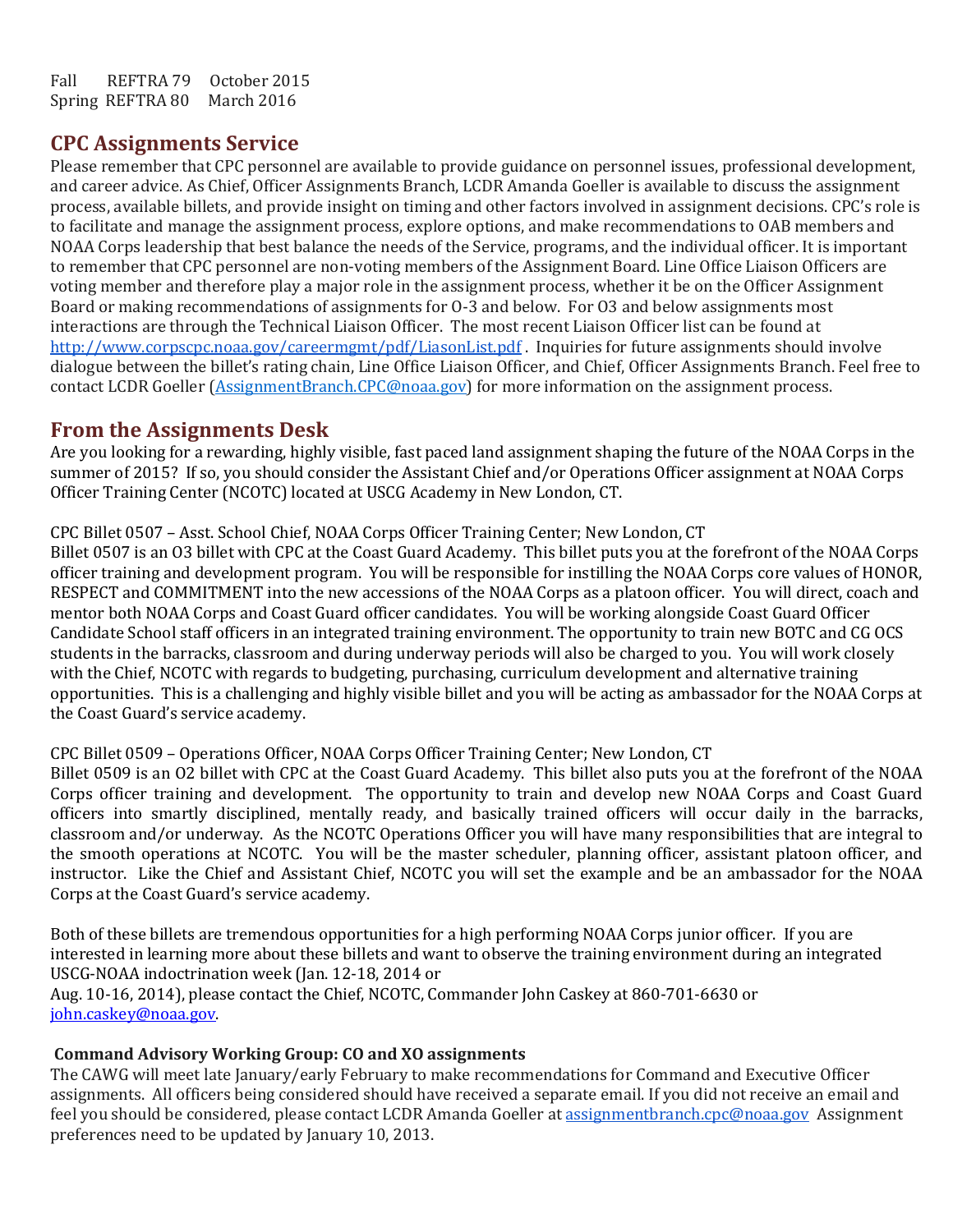# **Uniform and Awards Board Update**

The Uniform and Awards Board (UAB) reviewed twenty award nominations during the December 6, 2013 meeting in Silver Spring. The next board is scheduled for January 3, 2014. Award nominations are due to CPC by COB December 31, 2013. The UAB has been working with Cutter Agent to make the physical training (PT) gear worn by BOTC candidates available to all officers. Cutter Agent has a created a section on their website where this gear is available for purchase. It is important to note that this is not an official uniform of the NOAA Corps, nor is it a required item. The clothing is being made available for officers wishing to proudly display the NOAA Corps logo and banner while engaged in physical activity, command athletic functions, or other leisure activities. Please visit the Cutter Agent website at: <http://www.noaastore.com/ptgear.html>

# **Call for National ACO Scholarship Applications**

The Executive Committee of National ACO Scholarships, Inc. has issued its annual call to high school seniors and college undergrads for applications for scholarship awards for the 2014/2015 academic year. The two-page application form is available on the "Resources" page of the NOAA Officer Family Association website (www.nofaweb.org), under the heading, "National ACO Scholarships, Inc." Application forms may also be obtained by contacting Secretary/Treasurer Captain Dave Peterson, NOAA (Ret), by phone (301-921-6357) or email [\(kmpdhp@comcast.net\)](mailto:kmpdhp@comcast.net). Complete application packages should be sent to the corporation's post office address (on the application form) and should be postmarked this year no later than Friday, April 15, 2014.

# **Awards Received In Month of November**

**NOAA Corps Commendation Medal**

| CAPT Richard R. Wingrove            | In recognition of your exceptional service to the NOAA Homeland Security<br>Program Office, the National Oceanic and Atmospheric Administration, and<br>the Nation.                                    |
|-------------------------------------|--------------------------------------------------------------------------------------------------------------------------------------------------------------------------------------------------------|
| LCDR Sarah K. Mrozek                | For exemplary leadership and meritorious service as Deputy Chief of Staff<br>for the National Ocean Service.                                                                                           |
| LT Ryan C. Wattam                   | For meritorious service while serving as Executive Officer, NOAA Diving Center<br>from June 13, 2011 to July 25, 2013.                                                                                 |
| <b>NOAA Corps Achievement Medal</b> |                                                                                                                                                                                                        |
| LT Russell A. Quintero              | For outstanding achievement during Full-Time University Training and<br>subsequently while assigned to the Joint Airborne Lidar Bathymetry<br>Technical Center of Expertise(JALBTCX) from 2010 to 2013 |
| $LT(jg)$ John R. Kidd               | For sustained superior performance as a Junior Officer during your Assigned<br>time aboard the NOAA Ship Rainier.                                                                                      |
| <b>NOAA Corps Director's Ribbon</b> |                                                                                                                                                                                                        |
| $LT(jg)$ Tanner A. Sims<br>Unmanned | For superior performance as Pilot-in-Command of NOAA's First Puma                                                                                                                                      |
|                                     | Aerial System Mission in the United States National Airspace System                                                                                                                                    |

## **On The Horizon**

| January 2014           | Command Advisory Working Group: CO/XO |
|------------------------|---------------------------------------|
| 9 January 2014         | Newport Area ACO Dining-Out           |
| 25 January 2014        | DC-ACO Dining-In                      |
| 02 March-22 March 2014 | <b>REFTRA</b>                         |
| 28 April - 09 May 2014 | Mid-Grade Leadership Training         |